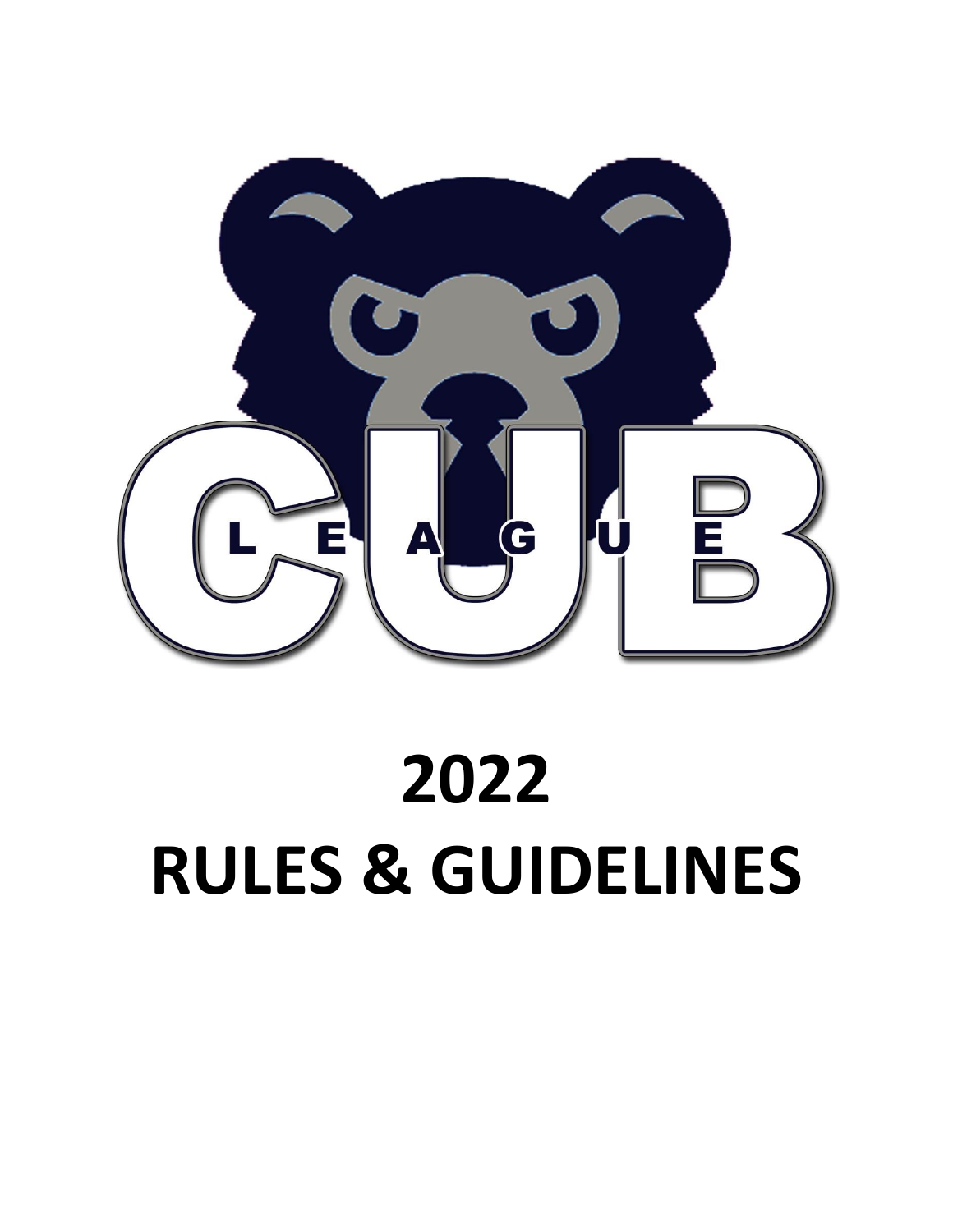**Rules not covered by the CUB League Rules and Guidelines shall be governed by the rules and regulations contained in the Baseball Alberta Official Handbook (of the current year) and by Baseball Canada Rules and Regulations.**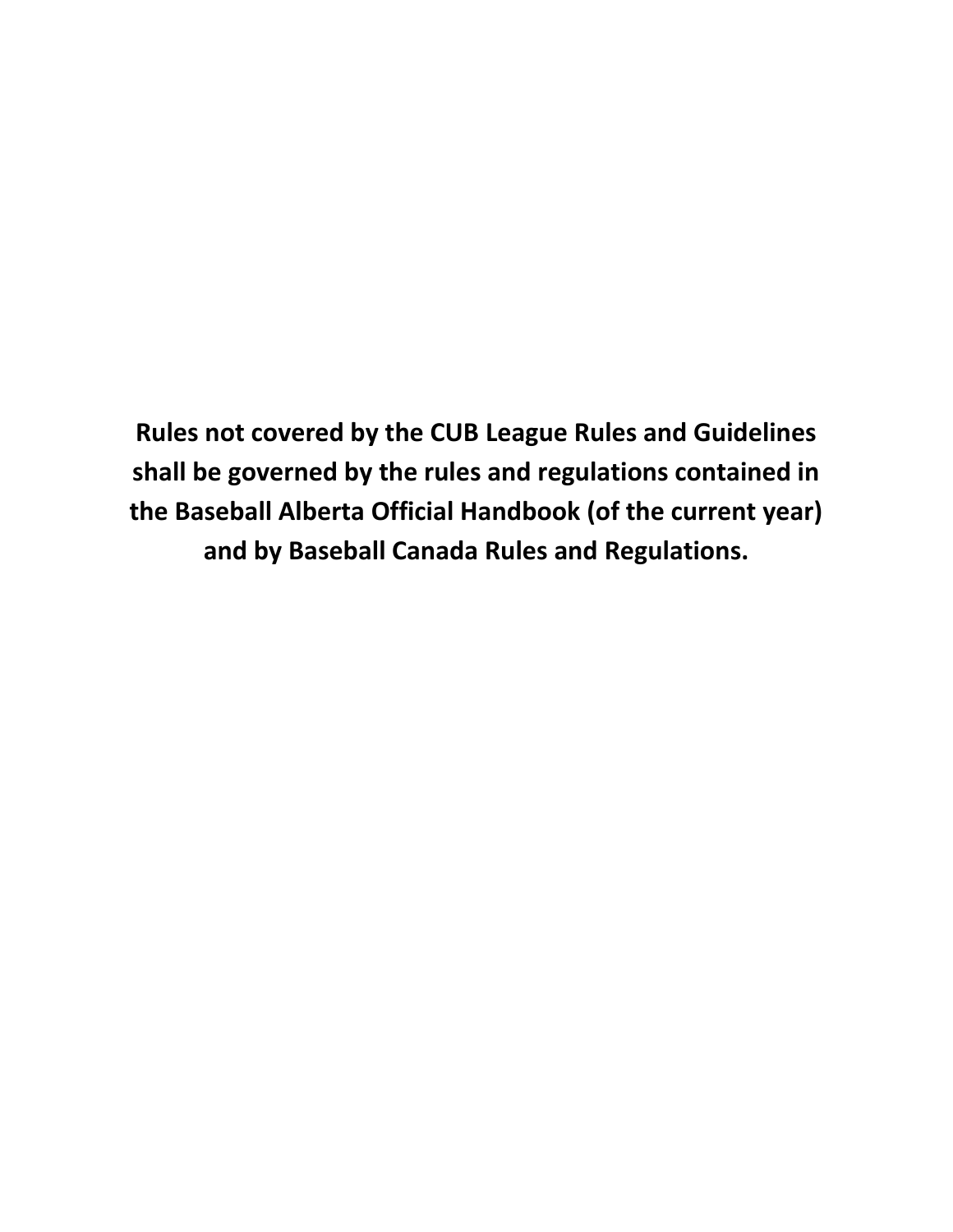## **FIELD OF PLAY**

The HOME TEAM is responsible for ensuring that the field is safe and playable prior to the start of the game

• In the event of inclement weather, the HOME TEAM should make every effort to communicate to the umpires and the visiting team of a cancellation by 5:00pm

The HOME TEAM shall set up the diamond

- Base lines shall be:
	- o 11U…..60 ft.
	- o 13U…..70 ft.
- Pitching distance shall be:
	- o 11U…..44 ft.
	- o 13U…..48 ft.

The use of all tobacco products by all field participants (players, coaches, managers, umpires) is prohibited. Once play begins any offenders caught using tobacco products will be ejected.

The use of metal cleats or spikes is prohibited for all categories below 15U.

#### **ROSTER ELIGIBILITY**

11U Eligible players will have birth years of 2011 and 2012 for the 2022 season.

 Overage players are only eligible to play at the 11U level under special circumstances through approval by Baseball Alberta. The will be done on a case by case basis.

13U Eligible players will have birth years of 2010 and 2009 for the 2022 season.

 Overage players are only eligible to play at the 13U level under special circumstances through approval by Baseball Alberta. The will be done on a case by case basis.

All players must be registered with Baseball Alberta in the current playing year. All players must be included on the roster added to TeamSnap at the beginning of the season. Rosters will be approved by Baseball Alberta before the start of the season.

A team shall include up to 18 players. There is a maximum of 3 overage players allowed per team. If a team has 11 or more players on the roster, an overaged player cannot be added to the roster.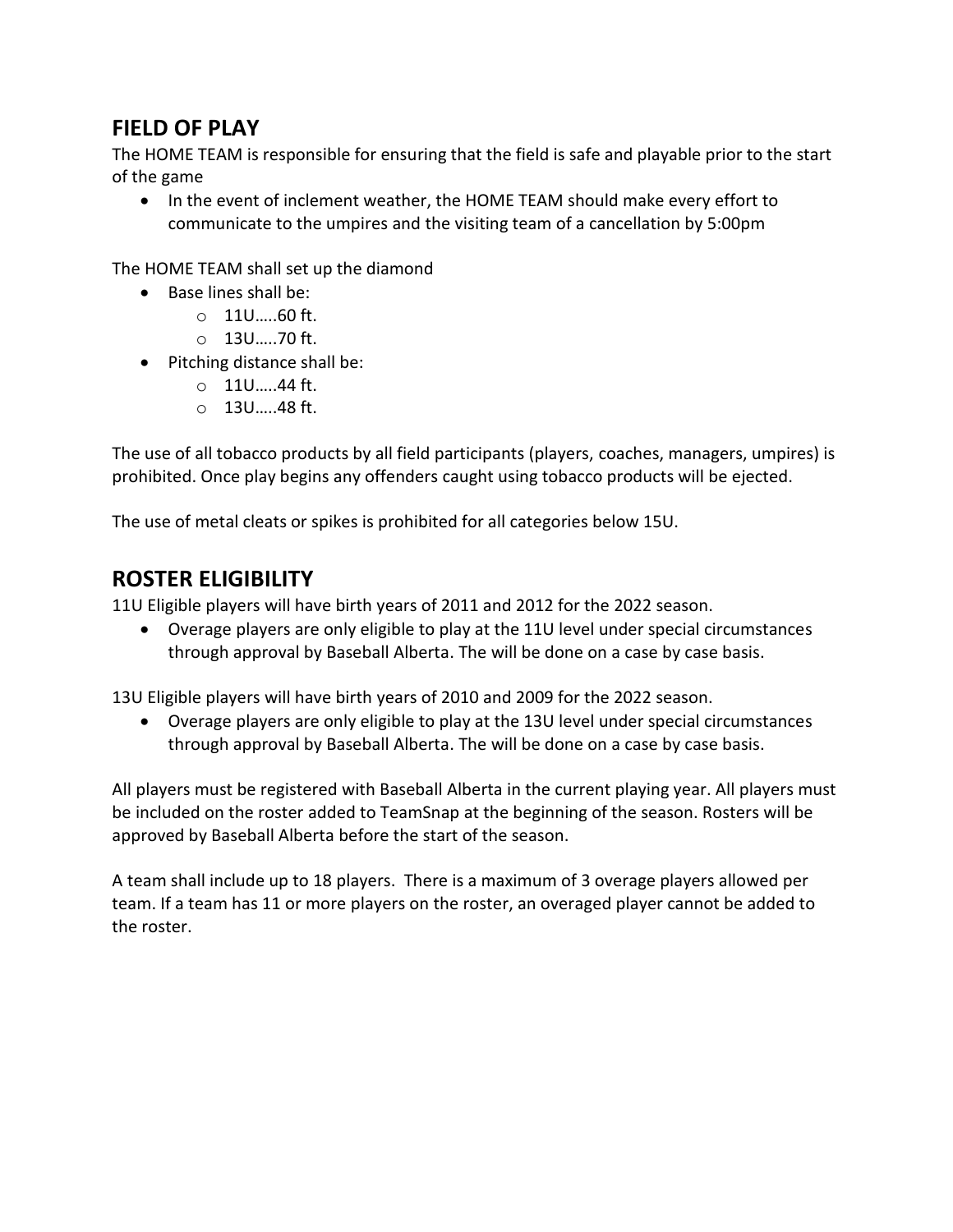## **SUBSTITUTIONS AND LINEUPS**

Unlimited substitution – every player present will be placed on the line-up card in the batting order and will all bat in order; players are allowed to move in/out defensively without restrictions, expect if the pitcher leaves the mound to play another defensive position, that pitcher may not return to the mound or catch in the same game.

\*All players who are present for a game and in uniform (unless injured and unable to play or suspended for that game by the league or team) must be listed on the batting order/line-up card – any coach who sits a player to gain a competitive advantage will be subject to discipline by Baseball Alberta.

\*Any player who is injured or has to leave the game will be skipped in the batting lineup with no penalty

\*Participation Rule – A player may not sit more than 2 consecutive defensive innings (one pitch constitutes an inning sat)

A legal team is allowed to play with a minimum of 8 players. There will be no automatic out for the ninth player in the batting order.

## **11U SPECIFIC GAMEPLAY**

All games will have a first pitch time of 6:30pm unless the start time is delayed by inclement weather. No new innings shall start after 8:15pm and the final score will be the score at the time of the last completed inning.

- In the event of a delayed start, no new inning shall start after 1 hour and 45 minutes after the first pitch of the game
- No game shall start after 7:15pm

Games will be a maximum of 6 innings or number of completed innings within the 1 hour and 45 minute game time limit.

A 10 run mercy rule is in effect: A 10 run differential when the losing team has completed their 4<sup>th</sup> offensive inning/at bat.

A team may score a maximum of 6 runs per inning.

In league play there will be no open innings.

The infield fly rule will not be in effect for the 11U level.

Lead offs are not permitted.

No runner can leave their base or attempt to steal the next base before the ball crosses home plate or is put into play. Players may also advance on a passed ball or when an overthrow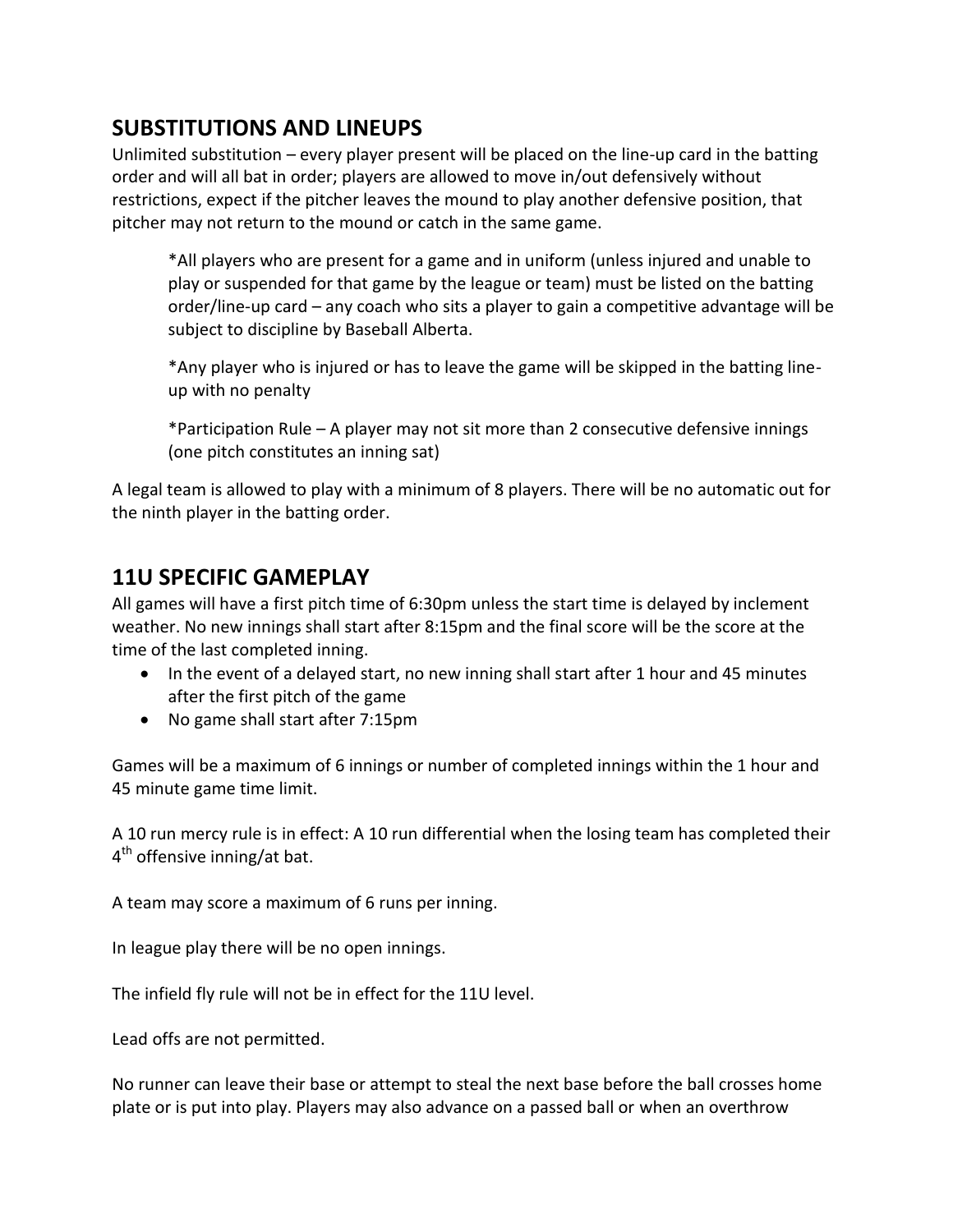occurs as the play is considered live and the ball is still in play. If there is a violation, the runner is returned to their previous base and the ball is dead.

- An overthrow from the catcher to the pitcher is not considered a live ball and advancing to the next base on this overthrow is not permitted. If there is a violation the runner is returned to their previous base and the ball is dead.
- When the pitcher receives the ball and takes their place on the rubber and the catcher is in position, all runners must return to the base they were occupying.

A runner at third base cannot advance home unless the ball is put into play by the batter or the pitcher/catcher attempts to make a defensive play such as a pick off. If there is a violation the runner is returned to their previous base and the ball is dead.

No bunts are allowed. If there is a violation, the ball is dead and a strike is called on the batter.

The batter cannot become a runner on a catcher's miss of a third strike. The third strike, either called or swinging does not have to be caught by the catcher. The batter is automatically retired. However the ball is live and in play for runners that are on base.

**11U** – **Maximum of two innings per game, 3 innings per day**. Teams are encouraged to use Baseball Alberta pitch count rules. 2 innings max rule takes precedence over pitch count. **Pitchers cannot pitch 3 consecutive days.**

## **13U SPECIFIC GAMEPLAY**

All games will have a first pitch time of 6:30pm unless the start time is delayed by inclement weather. No new innings shall start after 8:15pm and the final score will be the score at the time of the last completed inning.

- In the event of a delayed start, no new inning shall start after 1 hour and 45 minutes after the first pitch of the game
- No game shall start after 7:15pm

Games will be a maximum of 7 innings or number of completed innings within the 1 hour and 45 minute game time limit.

A 10 run mercy rule is in effect: A 10 run differential when the losing team has completed their 4<sup>th</sup> offensive inning/at bat.

A team may score a maximum of 6 runs per inning.

In league play there will be no open innings.

**13U** – Maximum of 3 innings **per day**. Teams are encouraged to use Baseball Alberta pitch count rules. 3 inning max rule takes precedence over pitch count. **Pitchers cannot pitch 3 consecutive days**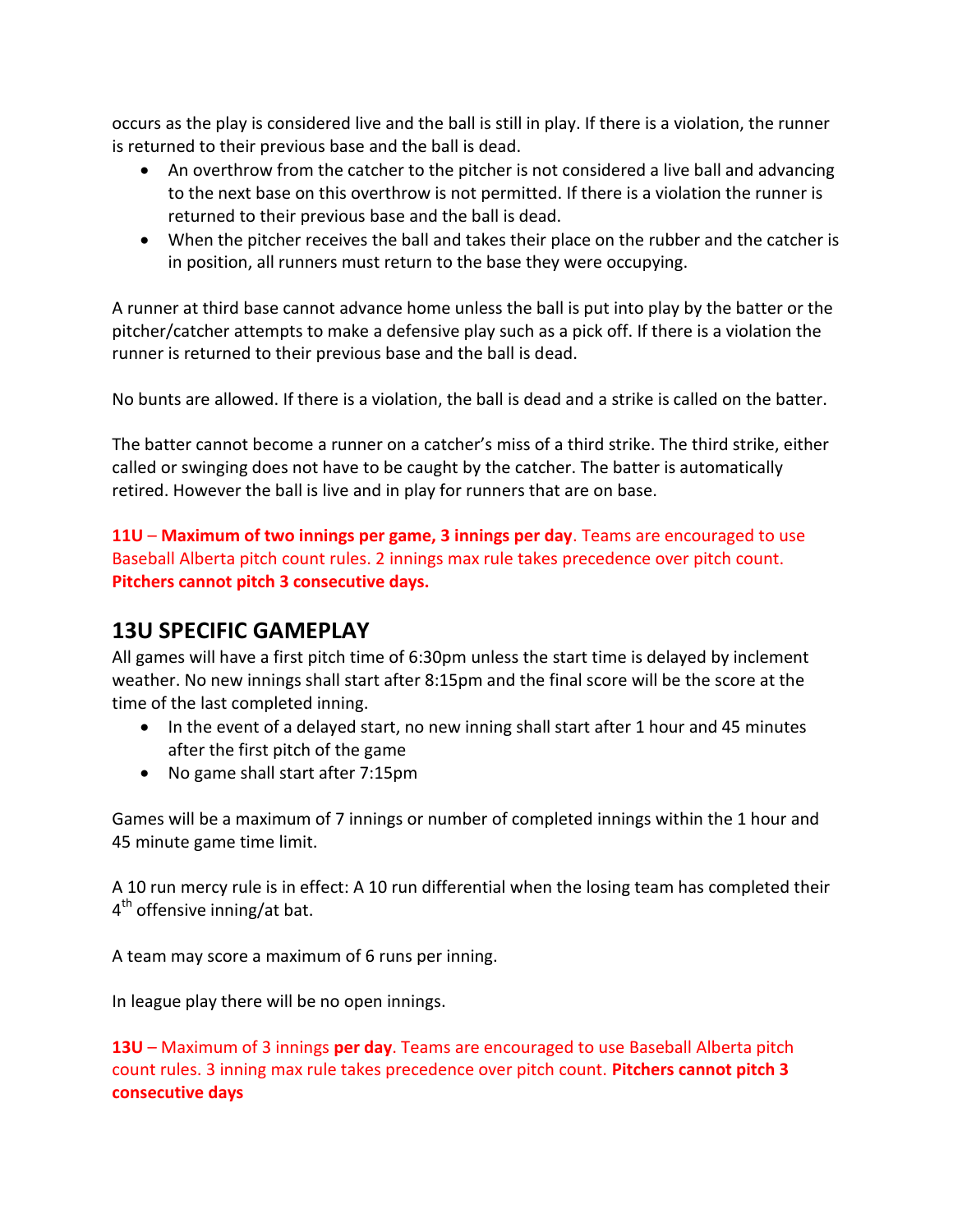## **REPORTING SCORES/SCHEDULING**

The WINNING TEAM is now required to enter the final score in Team Snap. This must be done within 48 hours after the completion of the game.

- The Category Director may also request that all teams email the scores to the Director as well.
- The Category Director must be notified of any changes to the schedule.

Both the first and last name must be printed on the score sheet. The HOME TEAM must be the official scorekeeper of the game.

Coaches are required to sign both game sheets at the conclusion of the game.

Individual Association's Code of Ethics is to be adhered to. Abuse of umpires, coaches or players will not be tolerated.

#### **UMPIRES**

It is the HOME TEAM's responsibility to ensure they provide a certified Baseball Alberta umpire for each home game. If this is not possible the HOME TEAM may contact the visiting team and see if they can supply an umpire for the game and the HOME TEAM will be responsible to pay the umpire prior to the start of the game.

If for some reason an umpire does not show up, under NO CIRCUMSTANCES is a coach or any other non-certified person permitted to umpire a game and be in charge of the play.

- A certified umpire (at least one) must be present at the game for it to be played. In an instance where only one umpire attends the game, a coach may assist with umpiring the bases.
- Volunteers from the stands are NOT PERMITTED to be on the field unless they are a registered member of Baseball Alberta (ie, a coach at a different level/team).
- Please ensure you are familiar with your home association's umpire payment procedures and policies.